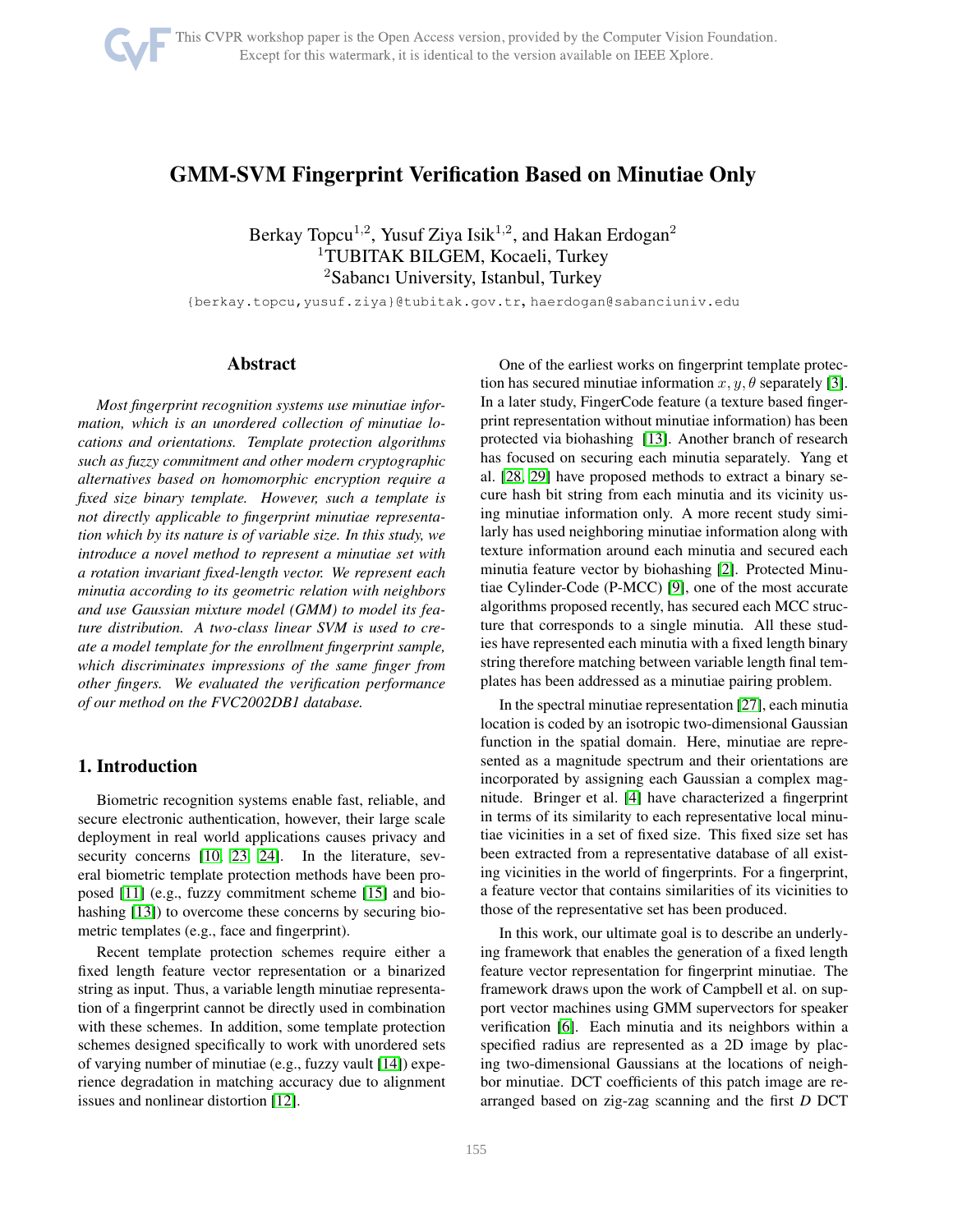

<span id="page-1-1"></span>Figure 1. DCT representation of a minutia patch image

<span id="page-1-0"></span>coefficients of this patch image are used to represent each minutia as a *D*-dimensional feature vector. A single userindependent GMM universal background model (UBM) is trained from a collection of fingerprints to represent the distribution of DCT features. A fingerprint is then represented with its probabilistic alignment into the UBM mixture components and a GMM supervector is created from the stacked first order statistics of the mixture components.

For a given enrollment fingerprint sample, a two-class linear SVM is trained in order to create a model template that discriminates positive samples from negative samples. The matching between a query fingerprint and the model template is performed by computing a single inner product between the target SVM model and the query GMM supervector. The performance of our framework was evaluated in a 1-to-1 fingerprint verification setup and the results on FVC2002DB1 database demonstrated that an EER of 1.63% was achieved. The protection of the model is out of the scope of this study and left as future work.

### 2. DCT-based minutia patches

### 2.1. Minutia Patch

A minutia patch is a local representation that encodes a minutia and its geometric relations with other minutiae that are closely located. Each minutia patch consists of a central minutia  $m<sub>c</sub>$  and its neighboring minutiae within a radius  $R$  (Figure [1\(a\)\)](#page-1-0). In order to directly compare two minutia patches, without any registration for the relative alignment of fingerprints, an absolute representation using  $m_c$  as a reference is required. The central minutia  $m<sub>c</sub>$  can be used to define a new coordinate system where its position would be the center of the system and its orientation would give the direction of the x-axis. In this new coordinate system, the coordinates and orientations of the neighbor points would be translated and rotated accordingly. This representation scheme is inspired from minutiae vicinities described in [\[4\]](#page-5-14).

In this representation, a global set of minutiae is converted into a collection of several local minutiae sets and for each minutia of a fingerprint, a patch is constructed. This also enables two fingerprints to be matched by locally comparing patches pairwise and calculating their similarity score using the local scores of the best pairs. Although global coherency in the minutiae set is not utilized, the local approach has the advantage of limiting the crucial elastic distortion problem in fingerprint matching. In the local area of a patch, distortion due to the elasticity of the skin is negligible. The radius used in the local approach is of great importance. The neighborhood of the central minutia should contain several minutiae in order to be sufficiently discriminative but at the same time it should be small enough to be considered as a local area.

# 2.2. Gaussian minutia patch image

Within a specific radius  $R$ , the number of neighbor points of a central minutia varies and this leads to a minutia representation of unknown length. In order to obtain a fixed length representation, one can use a rectangular grid of size  $(2R + 1) \times (2R + 1)$  where the central minutia is at the center. Each neighbor minutia is then inserted into this grid with respect to its relative location to  $m<sub>c</sub>$  on the fingerprint.

Representing a minutia with a single point in the spatial domain increases the sensitivity of minutiae positions to small variations and does not maintain direction information. Instead, each neighbor minutia is represented by a two-dimensional multivariate Gaussian function:

$$
f(\mathbf{x}, \mu, \Sigma) = \frac{1}{2\pi\sigma_1\sigma_2} e^{-\frac{1}{2}(\mathbf{x} - \mu)^T \Sigma^{-1}(\mathbf{x} - \mu)}
$$
(1)

where  $\Sigma = diag(\sigma_1, \sigma_2)$  is the covariance matrix. A Gaussian is centered at the minutia location and its covariance matrix is selected such that the major axis coincides with the minutia orientation as illustrated in Figure [1\(b\).](#page-1-1) For a neighbor minutia  $(x_i, y_i, \theta_i)$ , a template Gaussian is translated to  $(x_i, y_i)$  and rotated with  $\theta_i$ . This makes the mean of Gaussian as  $[x_i, y_i]^T$  and covariance matrix as  $\Sigma' = A\Sigma A^T$ , where  $A = A(\theta_i)$  is a rotation matrix <sup>[1](#page-1-2)</sup>. The patch image is

<span id="page-1-2"></span><sup>1</sup>Please note that, Gaussians are placed prior to the rotation with respect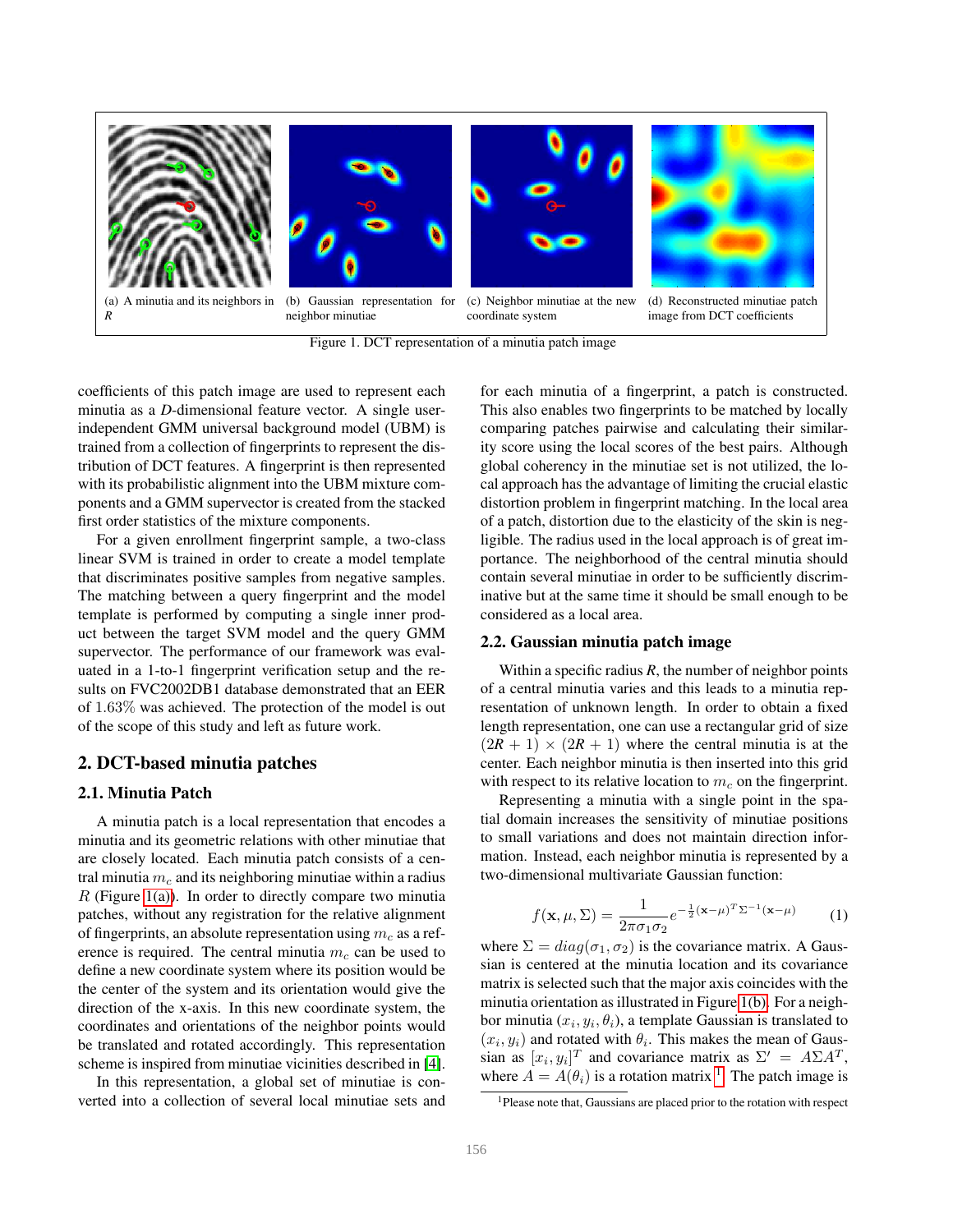

<span id="page-2-0"></span>Figure 2. Selected minutiae patches of two neighbor minutiae from the same fingerprint image (before rotation)

then generated as a sum over these shifted Gaussians:

$$
I(\mathbf{x}) = \sum_{i=1}^{N_p} f(\mathbf{x}, \mu_i, \Sigma_i')
$$
 (2)

where  $N_p$  is the number of neighbor minutiae and  $\mu_i =$  $[x_i, y_i]^T$  is the position of the neighbor minutia with respect to  $m_c$ . Sample minutia patch images selected from a fingerprint are illustrated in Figures [2\(b\)](#page-2-0) and [2\(c\).](#page-2-1) Please note that, the central minutia is not directly included in this representation, but it defines the new coordinate system and the neighbors of the patch.

#### 2.3. DCT representation for minutia patches

Although minutia patch images capture the required information for fingerprint matching,  $(2R + 1)^2$ -dimensional representation for each minutia brings heavy computation and storage requirements. Discrete cosine transform (DCT) is often used in image processing, especially for lossy compression (e.g., JPEG), due to its strong energy compaction property. It expresses a finite sequence of data points in terms of a sum of cosine functions oscillating at different frequencies. Since most of the signal information tend to be concentrated in a few low-frequency components of the DCT, discarding small high-frequency components results in compact representation of the signal. By keeping only the first *D* 2D-DCT coefficients after performing zig-zag scanning, each minutia patch image is represented as a *D*dimensional feature vector.

We conducted an evaluation to assess the discriminative power of our DCT minutia patch representation. To compare two fingerprints,  $fp_1$  and  $fp_2$ , a pairing matrix that contains similarity scores between patches of  $fp<sub>1</sub>$  and patches of  $fp_2$  was constructed. The scores were computed using a decreasing function that converted the Euclidean distances between DCT coefficients to a score (i.e.,  $g(x) = 1/(1 + e^{x/\tau})$ ). A closest neighbor search algorithm was applied to the pairing matrix in order to select the best association of minutiae. At each turn, a minutiae pair from  $fp_1$  and  $fp_2$  with the highest matching score was identified

and removed from the matrix. The final score between two fingerprints was computed by accumulating the matching scores of identified pairs during the search.

<span id="page-2-1"></span>In the evaluation, the FVC2002DB1 database [\[20\]](#page-5-16) which has 8 impressions of 100 different fingerprints captured with an optical sensor was used. Following the performance evaluation protocol of FVC2002 [\[21\]](#page-5-17), 2800 genuine and 4950 imposter comparisons were performed. An Equal Error Rate (EER) of  $4.46\%$  was achieved for  $D = 50$ . Although, the achieved EER was below the state of the art [\[20,](#page-5-16) [21\]](#page-5-17), it arguably confirmed the discriminative capability of minutia patches.

#### 3. GMM supervector training

Gaussian mixture models (GMMs) have been dominantly used for modeling in text-independent speaker verification. The distribution of features extracted from speech segments (i.e., frames of an utterance) is modeled by performing background model adaptation of GMMs. First, a universal background model (UBM) is trained from set of frames and then the speaker model for the  $i^{th}$  speaker is derived by adapting the universal background model to match the observations of the speaker. Recently, the use of GMM for modeling feature distribution has also become an effective approach for face verification [\[26\]](#page-5-18).

Similar to the frames of a speech utterance or the blocks of a face image, minutiae points of a fingerprint are separate observations of the same underlying signal. DCT patch representation of minutiae is used to train a universal background minutiae model. The UBM is a large GMM trained to represent the distribution of features. From a huge database of fingerprints, a large number of minutiae patches are extracted as training data and they are pooled to train the UBM via EM (expectation maximization [\[7\]](#page-5-19)) algorithm<sup>[2](#page-2-2)</sup>:

$$
g(\mathbf{x}) = \sum_{i=1}^{N} w_i p_i(\mathbf{x})
$$
 (3)

where  $w_i$  are the mixture weights and  $p_i(\mathbf{x})$  is the unimodal Gaussian density with mean  $m_i$  and covariance  $\Sigma_i$  (diagonal covariance is assumed as this requires fewer observations).

Given a fingerprint with T minutiae,  $x_t$ ,  $t = 1, ..., T$  are the DCT minutia patches for each minutia. The estimates of first order statistics for the fingerprint data are computed for mixture  $i$  in the UBM as:

$$
E_i(\mathbf{x}) = \sum_{t=1}^{T} Pr(i|\mathbf{x}_t)(\mathbf{x}_t - \mu_i)
$$
 (4)

$$
Pr(i|\mathbf{x}_t) = \frac{w_i p_i(\mathbf{x}_t)}{\sum_{j=1}^{M} w_j p_j(\mathbf{x}_t)}.
$$
 (5)

to the orientation of the central minutia  $\theta_c$ .

<span id="page-2-2"></span> $2$ For further details, please refer to [\[25\]](#page-5-20).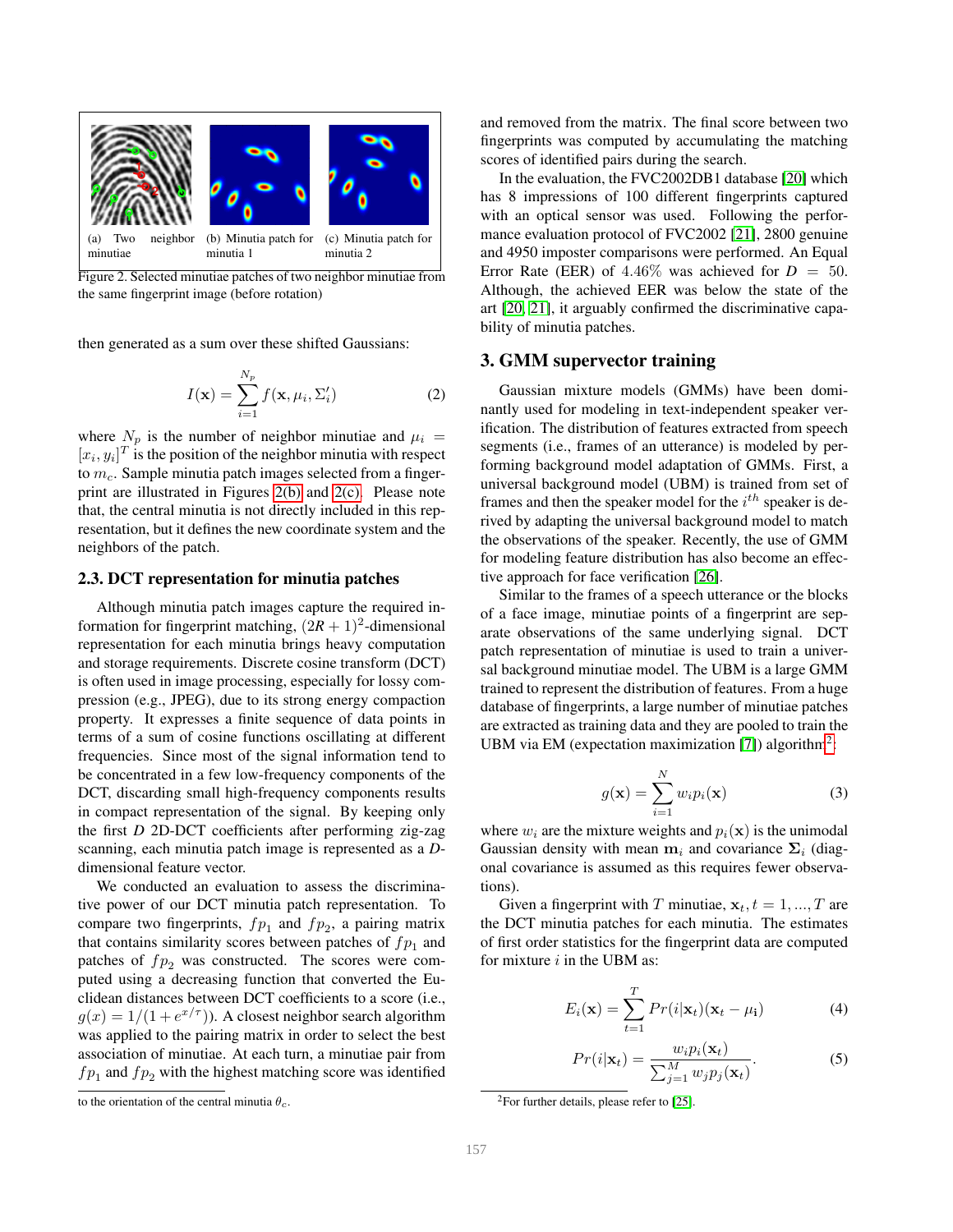Using only the first order statistics  $(E_i(\mathbf{x}))$ , a GMM supervector is formed by concatenating the first order statistics of each mixture. The GMM supervector maps a fingerprint to a high-dimensional vector of length  $D \times N$ , where *D* is the number of DCT coefficients and *N* is the number of Gaussians in the mixture. Please note that, we do not perform MAP adaptation as done in [\[6,](#page-5-15) [18,](#page-5-21) [25,](#page-5-20) [26\]](#page-5-18) for adapting a speaker model. Our experiments showed that using first order statistics without MAP adaptation performed better, so we employed first order statistics only.

# 4. Linear SVM training for template generation

An SVM is a two-class linear classifier constructed from sums of a kernel function K

<span id="page-3-0"></span>
$$
f(\mathbf{x}) = \sum_{i=1}^{L} \alpha_i t_i K(\mathbf{x}, \mathbf{x}_i) + d
$$
 (6)

where  $t_i$  are the ideal outputs (either 1 or -1), d is a learned constant,  $\sum_{i=1}^{L} \alpha_i t_i = 0$ , and  $\alpha_i > 0$ . The vectors  $\mathbf{x}_i$ are support vectors and obtained from the training set by an optimization process. The kernel  $K$  is constrained to have certain properties so that  $K$  can be expressed as an inner product,  $K(\mathbf{x}, \mathbf{x}_i) = \Phi(\mathbf{x}_i) \cdot \Phi(\mathbf{x})$ , where  $\Phi(\cdot)$  is a mapping to a higher dimension.

SVM provides a suitable solution to fingerprint verification problem, since it is fundamentally a two-class problem. We aim to decide whether the fingerprint comes from the user or the fingerprint belongs to someone else. As the number of features is large in our problem  $(D \times N)$ , we do not need to map data to a higher dimensional space and use linear kernel (i.e.,  $K(\mathbf{x}, \mathbf{x}_i) = \mathbf{x}_i^T \mathbf{x}$ ). In practice, the linear kernel tends to perform very well when the number of features is large. In addition, GMM supervector has already been employed as a linear kernel with a simple diagonal scaling [\[5,](#page-5-22) [6\]](#page-5-15). The SVM in [\(6\)](#page-3-0) can be expressed as:

$$
f(\mathbf{x}) = \sum_{i=1}^{L} \alpha_i t_i \mathbf{x}_i^T \mathbf{x} + d = \mathbf{w}^T \mathbf{x} + d \tag{7}
$$

which reduces two-class classification to an inner product between the classifier model w and GMM supervector x. The model w is solved by minimizing:

$$
\min_{\mathbf{w},d} \left( \frac{1}{2} \left\| \mathbf{w} \right\|_2 + C \sum_i H_1 \left( t_i(\mathbf{w}^T \mathbf{x}_i + d) \right) \right) \tag{8}
$$

where  $H_1(z) = \max(0, 1-z)$  is the "Hinge Loss" and C is a regularization parameter that controls a tradeoff between a low error on the training data and the ability to generalize well.

| <b>DB</b> Name    | #Fingers | #Fingers $\times$<br>#Samples/Finger |
|-------------------|----------|--------------------------------------|
| <b>FVC2002DB2</b> | 800      | $100 \times 8$                       |
| <b>FVC2002DB3</b> | 800      | $100 \times 8$                       |
| <b>FVC2002DB4</b> | 800      | $100 \times 8$                       |
| <b>FVC2004DB1</b> | 800      | $100 \times 8$                       |
| <b>FVC2004DB2</b> | 800      | $100 \times 8$                       |
| <b>FVC2004DB3</b> | 800      | $100 \times 8$                       |
| <b>FVC2004DB4</b> | 800      | $100 \times 8$                       |
| <b>FVC2006DB1</b> | 1648     | $140 \times 12$                      |
| <b>FVC2006DB2</b> | 1680     | $140 \times 12$                      |
| <b>FVC2006DB3</b> | 1680     | $140 \times 12$                      |
| <b>FVC2006DB4</b> | 1680     | $140 \times 12$                      |
| <b>IN-HOUSE</b>   | 3520     | $440 \times 8$                       |
| <b>TOTAL</b>      | 15808    |                                      |

<span id="page-3-2"></span>Table 1. Number of fingerprints used in GMM training

We use SVM to create a model w (which we also refer to as a template) for an enrollment fingerprint sample  $f_{enroll}$ . This is achieved by training an SVM using the GMM supervector of  $f_{enroll}$  as a positive sample (labeled as +1) and GMM supervectors of fingerprints from example imposters as negative samples (labeled as -1). Given a query fingerprint sample  $f_{query}$ , its matching score for the subject i is the inner product between  $w_i$  and  $x_{query}$ , where  $w_i$  is the SVM classifier model for the subject i and  $x_{query}$  is the GMM supervector of  $f_{query}$ . The verification decision is based upon whether the score  $\mathbf{w}_i^T \mathbf{x}_{query}$  is above or below a threshold. This approach provides 1-to-1 fingerprint matching since only one single training sample for each class is used to train the template model. It corresponds to comparing a gallery fingerprint to a query fingerprint as done in all other fingerprint verification systems.

### 5. Experiments and Results

We performed 1-to-1 fingerprint verification experiments on the FVC2002DB1A fingerprint database [\[20\]](#page-5-16). For minutiae extraction, a commercial fingerprint minutiae extractor (which participated in FVC-onGoing [\[19\]](#page-5-23), Ongoing MINEX [\[17\]](#page-5-24) and FpVTE 2012 [\[16\]](#page-5-25)) was used to obtain minutiae information in ISO 19794-2 format  $(x, y, \theta)$  [\[1\]](#page-5-26).

In order to create patches for each minutia, all neighbor minutiae within a radius  $R = 60$  pixels were used. This resulted in minutia patch images of size  $121 \times 121$  pixels. For DCT representation of patches, the first 50 DCT coefficients after zig-zag scanning were kept (i.e.,  $D = 50$ ), which means that a minutia was represented along with its local information via a feature vector of length 50.

We used  $15808<sup>3</sup>$  $15808<sup>3</sup>$  $15808<sup>3</sup>$  fingerprints from publicly available FVC databases and an in-house fingerprint database col-

<span id="page-3-1"></span> $332$  minutiae in FVC2006DB1 have zero neighbors within R, therefore they were not used in GMM training.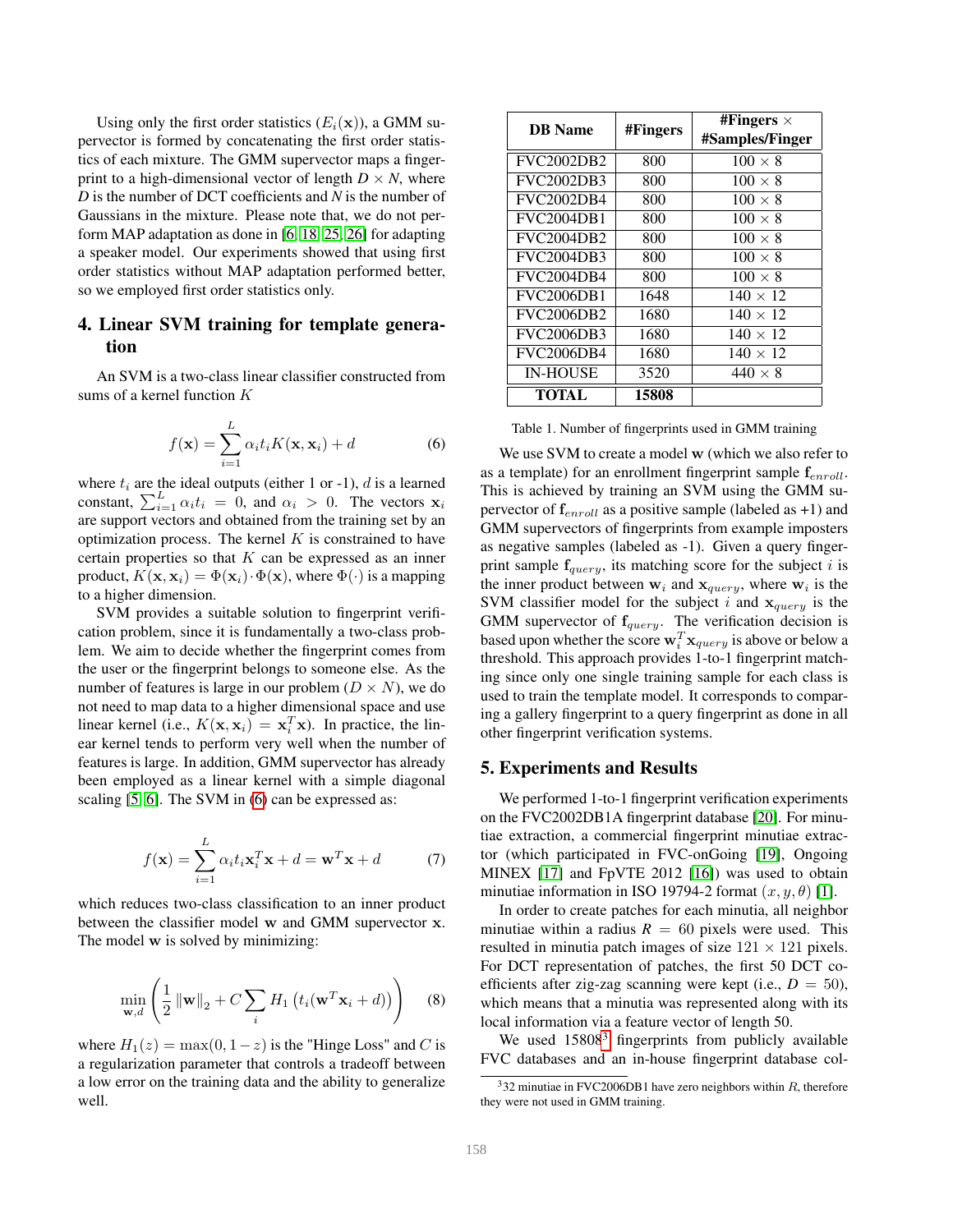<span id="page-4-0"></span>

| # Gaussians | 1024     | 2048  | 4096  |
|-------------|----------|-------|-------|
| EER         | $2.23\%$ | 1.85% | 1.63% |

Table 2. Equal error rates for GMMs with different number of Gaussians

lected via an optical reader. The details of these databases (the number of fingers and samples per finger) can be found in Table [1.](#page-3-2) Our target database, FVC2002DB1, was not included in GMM training to prevent any bias that might favor supervector representation in the advantage of the FVC2002DB1 database. The GMMs were trained for different number of Gaussians (1024, 2048, and 4096) and their results were reported separately. Once the universal models were trained, we extracted first order statistics of fingerprint samples from FVC2002DB1 and produced supervectors for GMMs with different number of Gaussians, which resulted in supervectors of dimensions 51200  $(1024 \times 50)$ , 102400 (2048  $\times 50$ ), and 204800 (4096  $\times 50$ ).

For the enrollment of target fingerprints, we trained an SVM for each fingerprint sample using the target GMM supervector and the set of imposter GMM supervectors labeled as -1, using the first impression of each subject as imposters. The weight vector of the SVM classifier model was the template for the enrolled fingerprint sample. During verification, GMM supervector of the query fingerprint was compared to the template of the claimed identity and their inner product was used to give accept or reject decision.

The verification protocol was as follows:

- i) Each impression was matched against the remaining impressions of the same finger. The total number of genuine tests was 5600 ( $8 \times 7 \times 100$ ).
- ii) The first impression of each finger was matched against the first impression of the remaining fingers. The total number of imposter tests was 9900 (99  $\times$  100).

For both cases, symmetric matching (i.e.,  $fp_1$  vs  $fp_2$  and  $fp_2$  vs  $fp_1$ ) was executed as  $\mathbf{w}_{fp_1}^T \mathbf{x}_{fp_2}$  is different from  $\mathbf{w}_{fp_2}^T \mathbf{x}_{fp_1}.$ 

Equal error rates (EERs) for GMMs with different number of Gaussians are shown in Table [2.](#page-4-0) The optimal C value for training SVMs corresponding to different number of Gaussians were found by grid search and best C values were 10, 0.001, and 1 for 1024, 2048, and 4096 Gaussians, respectively. As the number of Gaussians in the GMMs increases, our method performs better in representing feature distribution which eventually leads to lower error rates.

In order to provide comparison with our system, we also performed direct minutiae matching<sup>[4](#page-4-1)</sup> with the commercial algorithm which we also used for minutiae extraction. It

obtained 0.50% EER on FVC2002DB1 and performed better than our proposed method. This difference stems from the facts that we can neither perform minutiae pair search, which is a crucial step for minutiae matching, nor include singular point information. However, the main purpose of this study is to present a fixed length fingerprint representation and this performance drop was expected. Two other fixed length approaches that can be compared with our system are the spectral minutiae representation [\[27\]](#page-5-13) and binary feature vector representation in [\[4\]](#page-5-14). However, they do not report error rates for the FVC2002DB1 database. When we analyzed their reported results on the FVC2002DB2 database (2.48% [\[27\]](#page-5-13) and 3.88% [\[4\]](#page-5-14) EERs compared to minutiae matching 1.0% on FVC2002DB2), we also ob-served similar performance drops<sup>[5](#page-4-2)</sup>.

# 6. Conclusion

The GMM-SVM based feature representation is a novel method to create a fixed length feature vector for fingerprint minutiae. Although minutiae-based matching is the most widely used technique in fingerprint verification/identification, the increasing security and privacy concerns make minutiae template protection one of the most crucial tasks. The main motivation of this study is to obtain a fixed length feature vector for fingerprints so that minutiae based fingerprint verification can be combined with template protection schemes. In addition, our method avoids the difficulties of minutiae registration by representing minutiae patches on a normalized coordinate system defined by the orientation of the central minutia. Also, the major problem of elastic distortion in fingerprint matching is compensated with the local representation of the minutiae neighborhoods.

This paper introduces a fixed length feature representation for variable length minutiae of a fingerprint. In order to combine our method with the cryptographic primitives for template protection, such as [\[8\]](#page-5-27), one should extract bits that are stable for genuine users and completely random for arbitrary users. Another possible direction for template protection might be random projection-based biometric hashing [\[13\]](#page-5-5), which cannot be directly applied to minutiae templates. In the future, we will work towards protecting feature vectors that are created by our approach and include the binarization of the GMM-SVM feature vectors. We also conjecture that enriching the database that is used in training GMMs and using random resampling ([\[22\]](#page-5-28)) for addressing data-imbalance problem in SVM will be possible improvements to our GMM-SVM minutiae representation.

<span id="page-4-1"></span><sup>4</sup>Additional fingerprint features that are not defined in ISO minutiae template were not used in any of the experiments.

<span id="page-4-2"></span><sup>5</sup>We plan to analyze the performance of our system and make comparison on the FVC2002DB2 database in the future.